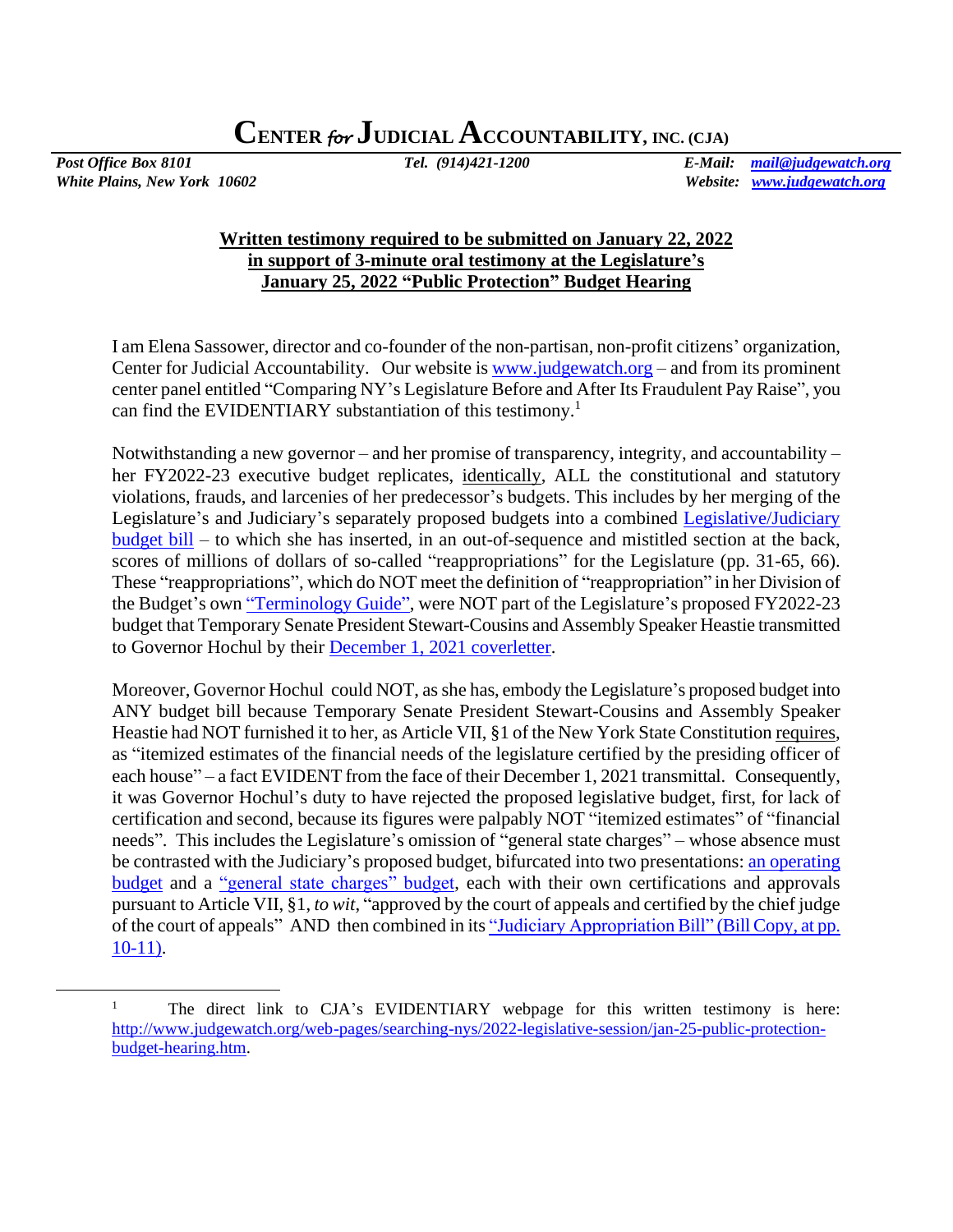Governor Hochul also failed to discharge her duty with respect to the Judiciary budget – also pursuant to Article VII, §1 – namely, to make "recommendations".

Indeed, Governor Hochul made not a single "recommendation" as to the proposed budgets of either the Legislature or Judiciary – notwithstanding there were a great, great many recommendations for her to have made, particularly as she trumpets transparency, integrity, and accountability. Among these, for the Judiciary, were recommendations pertaining to its "reappropriations".

The scores of millions of dollars of "reappropriations" sought by the Judiciary's FY2022-23 proposed budget – which appear a[t pages 24-30 of Governor Hochul's Legislative/Judiciary Budget](https://www.budget.ny.gov/pubs/archive/fy23/ex/approps/leg-judi.pdf)  [Bill #S.8001/A.9001](https://www.budget.ny.gov/pubs/archive/fy23/ex/approps/leg-judi.pdf) – were NOT in the Judiciary's budget narrative or its budget tables. Rather, and without any explanation, they were only in its ["Judiciary Appropriation](http://ww2.nycourts.gov/sites/default/files/document/files/2021-12/FY2023_FINAL-JUDICIARY_LINKED_0.pdf) Bill" (at pp. 12-19), where they replicate ALL the statutory and constitutional violations of past years – with a startling addition of a significant number of new "reappropriations" whose specificity makes evident that they do not meet the definition for "reappropriation" in the Division of the Budget's "Terminology Guide".

Governor Hochul – like the members of the Legislature, Attorney General James, Comptroller DiNapoli, and her lieutenant governor, former Senator Brian Benjamin – is fully-aware of the flagrant unconstitutionality, fraud, lawlessness, and larceny of the state budget. This includes with respect to the pay raises it embeds for the governor, lieutenant governor, the legislators, attorney general, comptroller, and New York's state judges, as I alerted her to the situation on two separate occasions:

- (1) by a [May 4, 2018 e-mail,](http://www.judgewatch.org/web-pages/elections/challengers/hochul-kathy.htm) when she was seeking re-election as lieutenant governor and I furnished her with the relevant details pertaining to CJA's citizen-taxpayer actions establishing the unconstitutionality, unlawfulness, fraud, and larceny of the budget and the pay raises – about which I had testified at legislative budget hearings, including the [January 30, 2018](http://www.judgewatch.org/web-pages/searching-nys/2018-legislature/jan-30-2018-hearing.htm)  ["public protection" budget hearing](http://www.judgewatch.org/web-pages/searching-nys/2018-legislature/jan-30-2018-hearing.htm) and the [February 5, 2018 budget hearing](http://www.judgewatch.org/web-pages/searching-nys/2018-legislature/feb-5-2018-hearing.htm)  [on "local government officials/general government"](http://www.judgewatch.org/web-pages/searching-nys/2018-legislature/feb-5-2018-hearing.htm) – and had embodied in fully-documented complaints I had filed with New York's criminal and ethics authorities;
- (2) by [a July 15, 2019 NOTICE, with accompanying analysis](http://www.judgewatch.org/web-pages/searching-nys/force-of-law-commissions/part-hhh-chapter59-laws-2018/7-15-19-analysis-of-report.htm) of the December 10, 2018 report of the Committee on Legislative and Executive Compensation, sent certified mail to her and Governor Cuomo.

I have every reason to believe that Governor Hochul is also fully knowledgeable of my [June 4, 2020](http://www.judgewatch.org/web-pages/searching-nys/2020-legislative/da-complaints-to-soares-plus-61-more.htm)  [grand jury/public corruption complaint](http://www.judgewatch.org/web-pages/searching-nys/2020-legislative/da-complaints-to-soares-plus-61-more.htm) to Albany County District Attorney Soares, naming her as the second complained-against constitutional officer, after then Governor Cuomo, for colluding in the larceny and fraud of the FY2020-21 state budget and the pay raises.